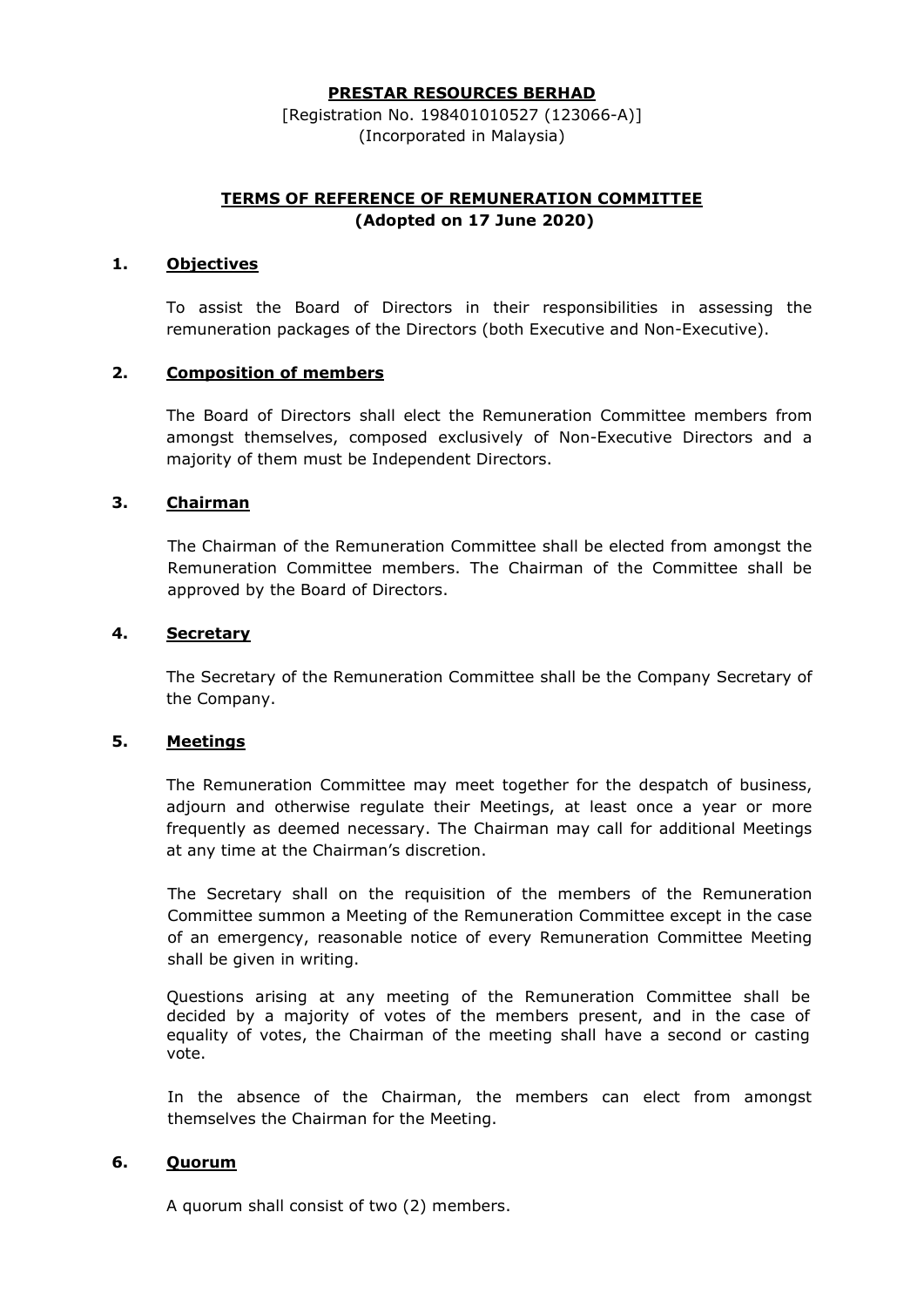## PRESTAR RESOURCES BERHAD

### [Registration No. 198401010527 (123066-A)] (Incorporated in Malaysia)

#### -2-

(Terms of Reference of Remuneration Committee - cont'd)

## 7. Circular Resolutions

A resolution in writing signed or approved by letter, telegram, telex or telefax by all the Remuneration Committee Members and who are sufficient to form a quorum, shall be as valid and effectual as if it had been passed at a Meeting of the Remuneration Committee duly called and constituted. All such resolutions shall be described as "Remuneration Committee Members' Resolutions in Writing" and shall be forwarded or otherwise delivered to the Secretary without delay, and shall be recorded by him in the Company's Minutes Book. Any such resolution may consist of several documents in like form, each signed by one (1) or more Remuneration Committee Members.

### 8. Authority

The Remuneration Committee shall, in accordance with a formal and transparent procedure or process or policy on Directors' remuneration packages to be determined and established by the Board of Directors and at the expense of the Company,

- (a) shall review, assess and recommend to the Board of Directors the remuneration packages of the Directors in all forms, with other independent professional advice or outside advice as necessary; and
- (b) shall be entitled to the services of a Company Secretary who must ensure that all decisions made on the remuneration packages of the Directors be properly recorded and minuted in the minutes book.

#### 9. Duties and Responsibilities

The duties and responsibilities of the Remuneration Committee are as follows:-

- To review and assess the remuneration packages of the Directors (both Executive and Non-Executive) in all forms, with or without other independent professional advice or other outside advice;
- To ensure the levels of remuneration be sufficiently attractive and be able to retain Directors needed to run the Company successfully;
- To structure the component parts of remuneration so as to link rewards to corporate and individual performance and to assess the needs of the Company for talent at Board level at a particular time;
- To recommend to the Board of Directors the remuneration packages of the Directors (both Executive and Non-Executive);